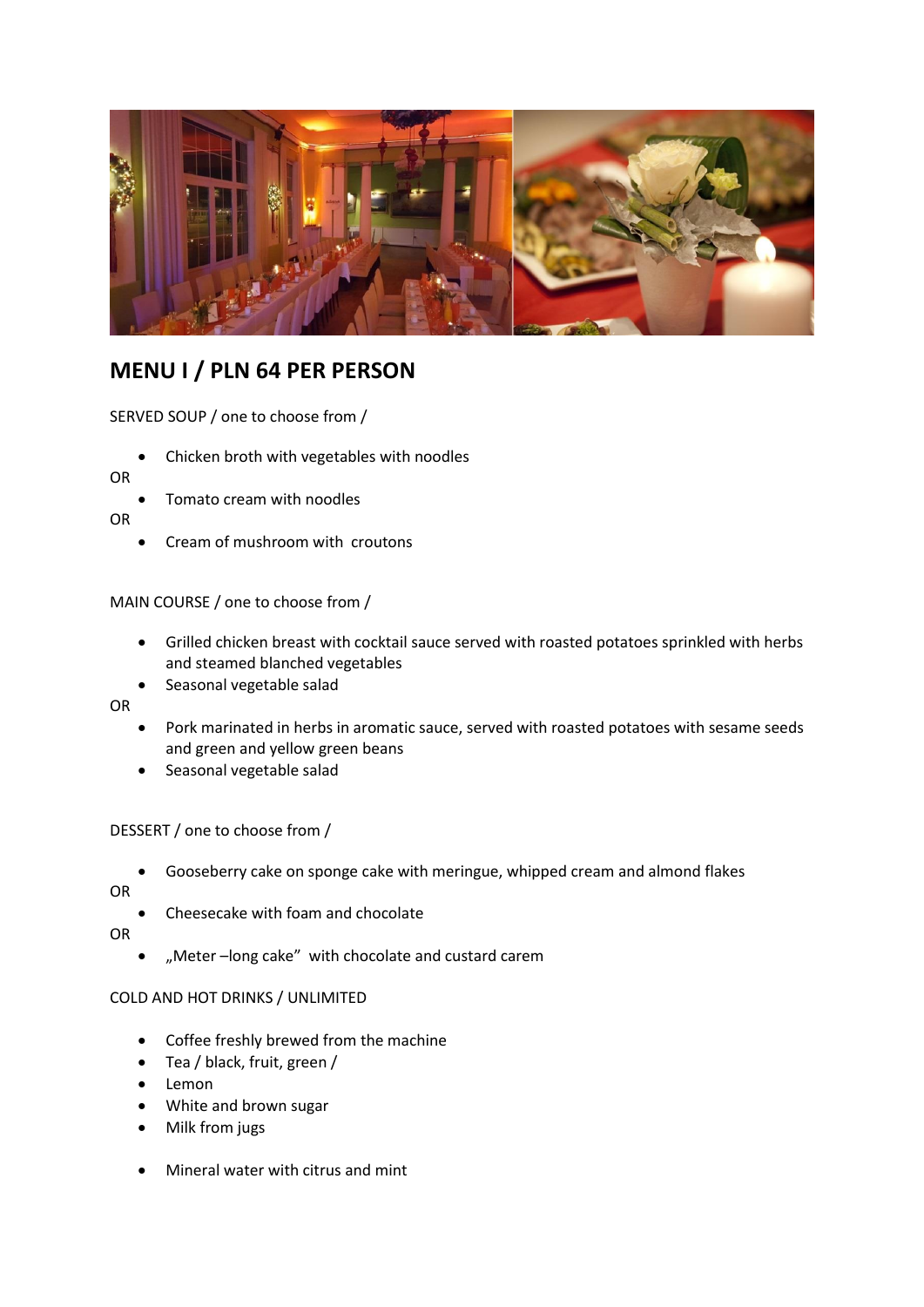

## **MENU II / 82 PLN PER PERSON**

SERVED SOUP / one to choose from /

Old Polish sour rye soup with white sausage, topped with bacon and onion

OR

Tomato cream pelati with cream and noodles

OR

- Chicken broth with pieces of chicken and vegetables with noodles
- MAIN COURSE SERVED ON PLATES / 1.5 PORTIONS PER PERSON
	- Grilled chicken breast with cocktail sauce
	- Pork steaks marinated in herbs
	- Chicken leg with paprika

#### EXTRAS / 250 G PER PERSON

- Baked potato wedges sprinkled with herbs
- Steamed vegetables
- Seasonal vegetable salad
- Salad with tomato, cucumber and lettuce with vinaigrette

## DESSERT / 2 PIECES OF CAKE PER PERSON YOU CAN CHOOSE 2 TYPES OF CAKES FROM THE FOLLOWING:

- Gooseberry cake on sponge cake with whipped cream, meringue and almond flakes
- Lemon with foam and apple mousse on a sponge cake
- "Meter –ling cake" with chocolate and pudding cream
- W-Z cake with orange delicacy and whipped cream
- Sunflower seeds with caramel and cream on a sponge cake

#### COLD AND HOT / UNLIMITED DRINKS

- Coffee freshly brewed
- Tea / black, fruit, green /
- Lemon
- White and brown su gar
- Milk from jugs
- Mineral water with citrus and mint
- CAPPY fruit juices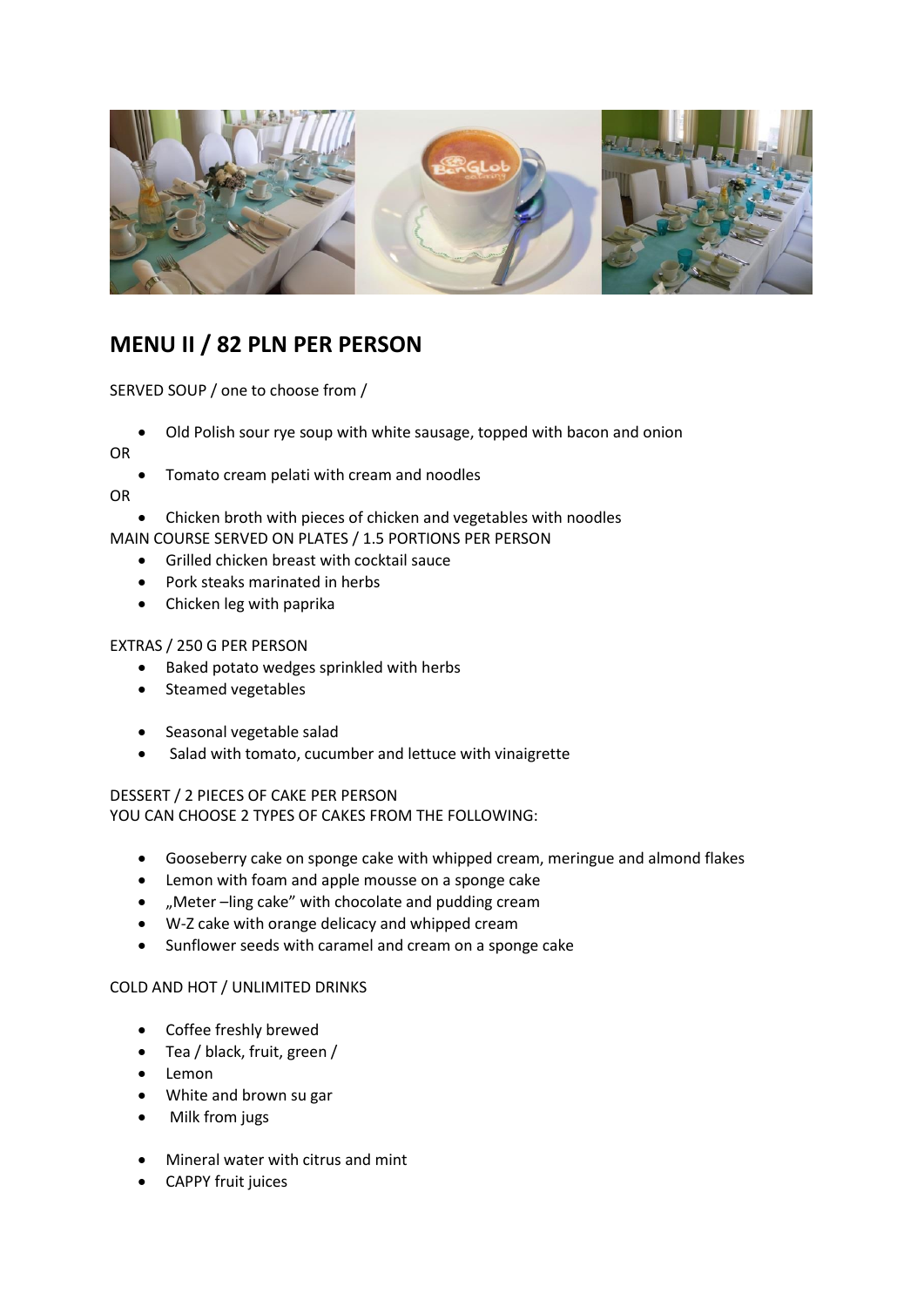

# **MENU III / 115 PLN PER PERSON**

STARTER / one to choose from /

 Flakes of beef sirloin marinated on lettuce with sun-dried tomatoes, grilled zucchini and olives with herb dressing

OR

• Salmon fillet with crayfish neck with lemon and dill sauce with a hint of horseradish

SOUP / one to choose from /

Cream of baked white vegetables with almond flakes

OR

Chicken broth with pieces of chicken and vegetables with noodles

OR

Tomato cream with noodles

## MAIN COURSE SERVED ON PLATES / 1.5 PORTIONS PER PERSON

- Pork tenderloin medallions wrapped in bacon with barbecue sauce
- Chicken breast layered with tomatoes and mozzarella with basil pesto
- Cod fillet on a creamy dill sauce

## EXTRAS / 250 G PER PERSON

- Sprinkle with herbs and roasted parissien potatoes
- Rice with green peas
- Steamed vegetables with almond flakes
- Revision of lettuces with cocktail tomatoes and parmesan flakes and vinaigrette
- Seasonal vegetable salad

## DESSERT / 100 G OF FRUIT + 2 PERSON CAKE

Seasonal and exotic filleted fruits

YOU CAN CHOOSE 2 TYPES OF CAKES FROM THE FOLLOWING:

- Gooseberry cake on sponge cake with whipped cream, meringue and almond flakes
- Lemon with foam and apple mousse on a sponge cake
- . "Meter-long cake" with chocolate and pudding cream